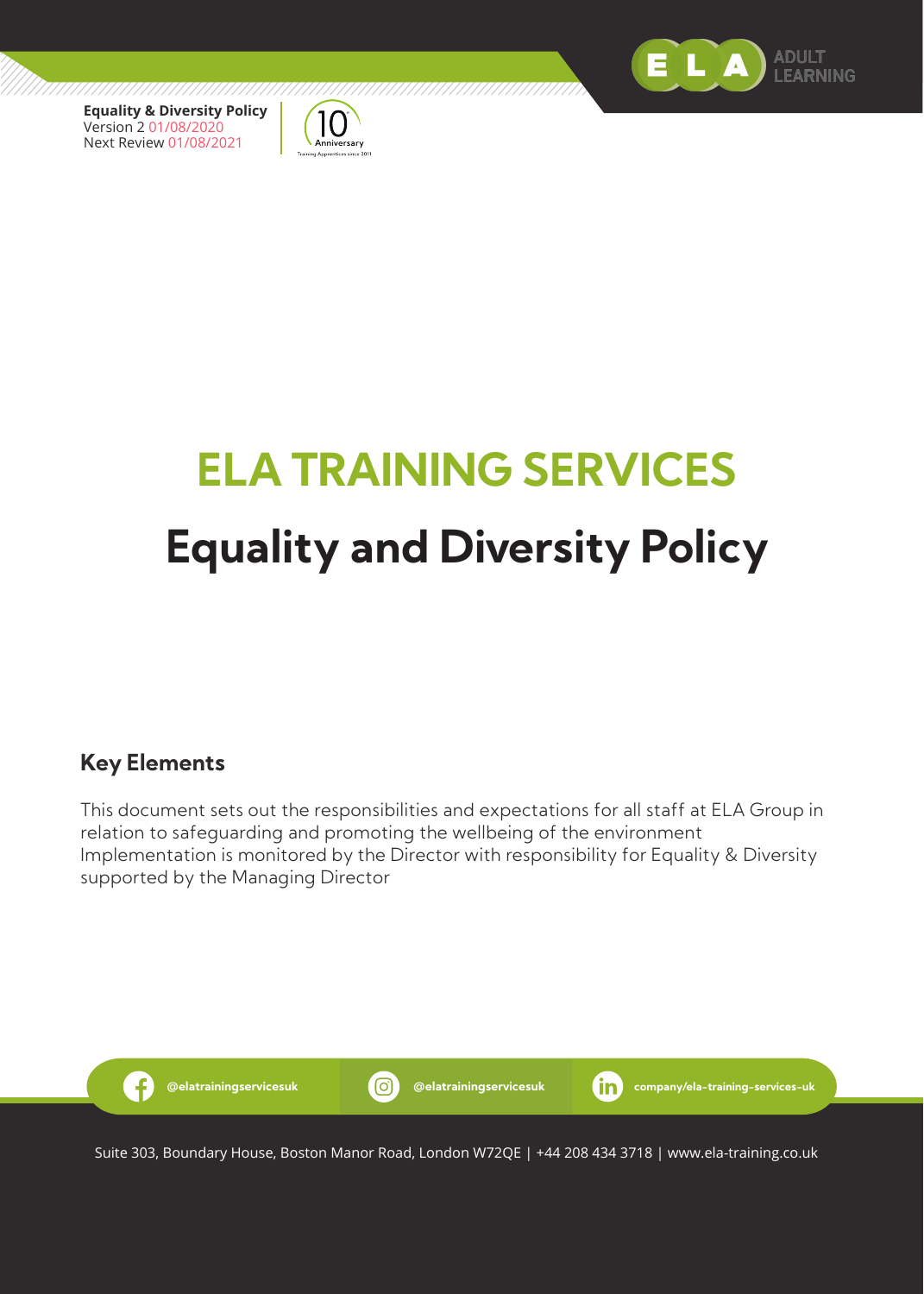,,,,,,,,,,,,,,,,,,,,,,,,,,,,,,,,,,,,



## **Declaration**

**1.** ELA Training Services recognises that discrimination and victimisation is unacceptable and that it is in the interests of the Company and its employees to utilise the skills of the total workforce. It is the aim of the Company to ensure that no employee or job applicant receives less favourable facilities or treatment (either directly or indirectly) in recruitment or employment on grounds of age, disability, gender / gender reassignment, marriage / civil partnership, pregnancy / maternity, race, religion or belief, sex, or sexual orientation (the protected characteristics).

**2.** Our aim is that our workforce will be truly representative of all sections of society and each employee feels respected and able to give of their best.

**3.** We oppose all forms of unlawful and unfair discrimination or victimisation. To that end the purpose of this policy is to provide equality and fairness for all in our employment.

**4.** All employees, whether part-time, full-time or temporary, will be treated fairly and with respect. Selection for employment, promotion, training or any other benefit will be on the basis of aptitude and ability. All employees will be helped and encouraged to develop their full potential and the talents and resources of the workforce will be fully utilised to maximise the efficiency of the organisation.

**5.** Our staff will not discriminate directly or indirectly, or harass customers or clients because of age, disability, gender reassignment, pregnancy and maternity, race, religion or belief, sex, and sexual orientation in the provision of the Company's goods and services.

**6.** This policy and the associated arrangements shall operate in accordance with statutory requirements. In addition, full account will be taken of any guidance or Codes of Practice issued by the Equality and Human Rights Commission, any Government Departments, and any other statutory bodies.

Ð

**Signed: Ali Khan Date: 31/03/2020 Review Date: 01/08/2021 (or sooner if required)**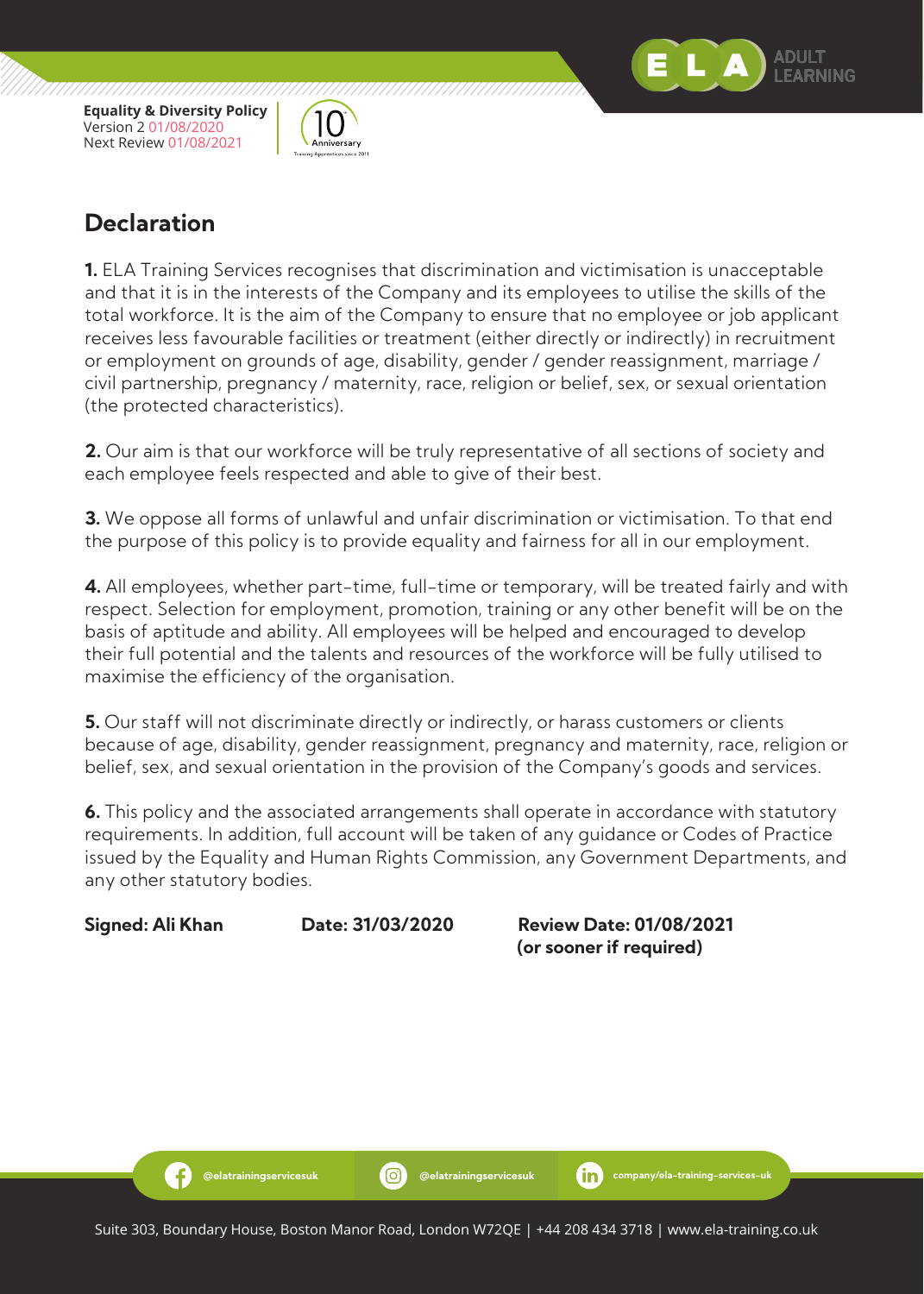



**Declaration**

**-** To create an environment in which individual differences and the contributions of all our staff are recognised and valued.

**-** Every employee is entitled to a working environment that promotes dignity and respect to all. No form of intimidation, bullying or harassment will be tolerated.

- Training, development and progression opportunities are available to all staff.

- To promote equality in the workplace which we believe is ethical, good management practice and makes sound business sense.

- We will regularly review all our employment practices and procedures to ensure fairness.

- Breaches of our equality policy will be regarded as misconduct and could lead to disciplinary proceedings.

- This policy is fully supported by senior management and has been agreed with all employees.

- The policy will be monitored and reviewed annually

### **RESPONSIBILITES OF MANAGEMENT**

Responsibility for ensuring the effective implementation and operation of the arrangements will rest with the Managing Director of the Group. Directors and Managers will ensure that they and their staff operate within this policy and arrangements, and that all reasonable and practical steps are taken to avoid discrimination. Each manager will ensure that:

 **-** All their staff are aware of the policy and the arrangements, and the reasons for the policy

 **-** Grievances concerning discrimination are dealt with properly, fairly and as quickly as possible

 **-** Proper records are maintained

-6

The Directors will be responsible for monitoring the operation of the policy in respect of employees and job applicants, including periodic departmental audits.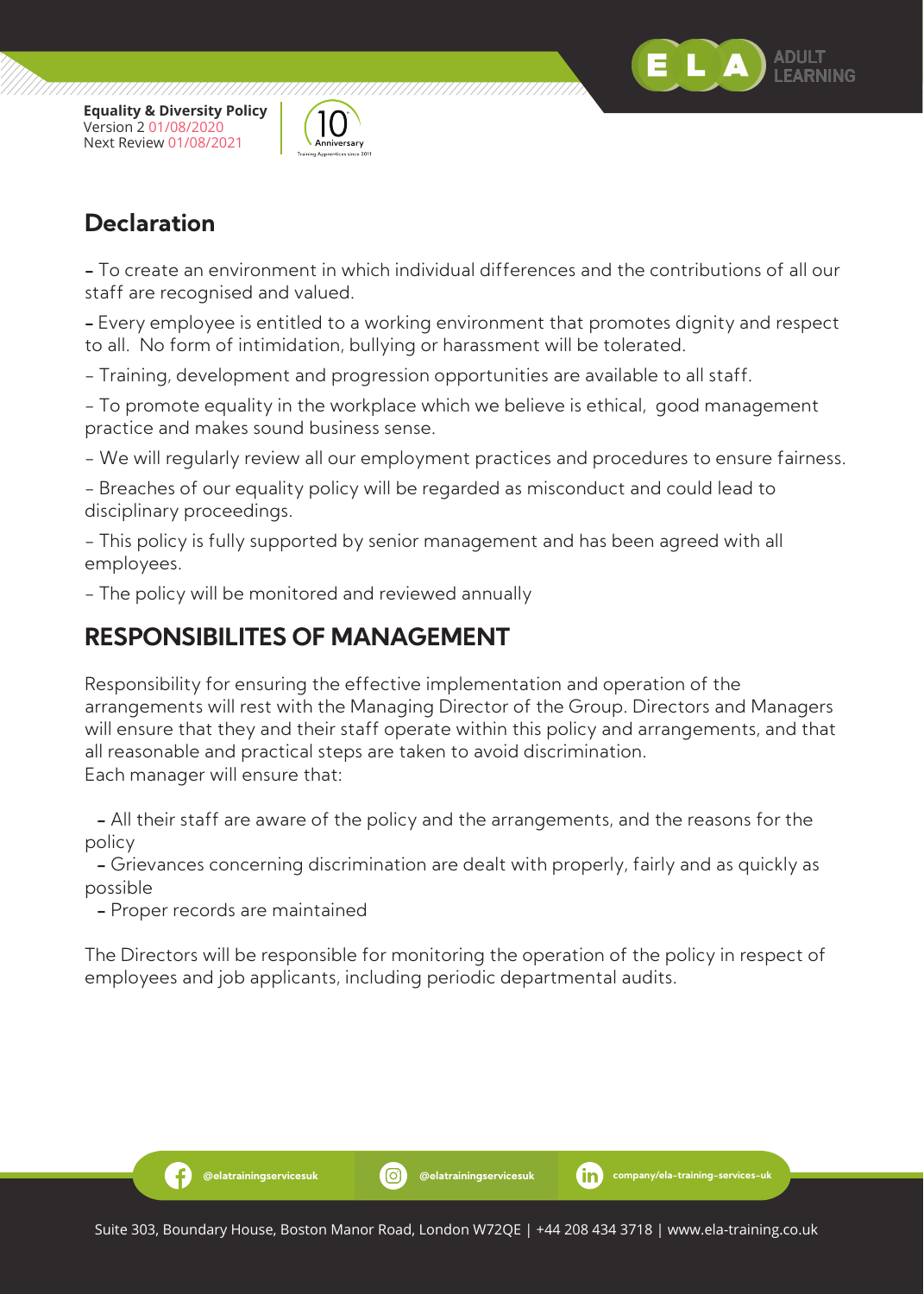

,,,,,,,,,,,,,,,,,,,,,,,,,,,,,,,



# **RESPONSIBILITES OF MANAGEMENT**

Responsibility for ensuring that there is no unlawful discrimination rests with all staff and the attitudes of staff are crucial to the successful operation of fair employment practices. In particular, all members of staff should:

- **-** Comply with the policy and arrangements
- Not discriminate in their day to day activities or induce others to do so

 **-** Not victimise, harass or intimidate other staff or groups who have, or are perceived to have one of the protected characteristics.

 **-** Ensure no individual is discriminated against or harassed because of their association with another individual who has a protected characteristic

 **-** Inform their manager if they become aware of any discriminatory practice.

## **THIRD PARTIES**

-6

Third-party harassment occurs where a Company employee is harassed, and the harassment is related to a protected characteristic, by third parties such as clients or customers. ELA Training Services will not tolerate such actions against its staff, and the employee concerned should inform their manager at once that this has occurred. ELA Training Services will fully investigate and take all reasonable steps to ensure such harassment does not happen again.

## **RELATED POLICIES AND ARRANGEMENTS**

All employment policies and arrangements have a bearing on equality of opportunity. The Company policies will be reviewed regularly and any discriminatory elements removed. Courses will be accessible to all learners and any learner who wishes to discuss any requirements that they may need to have in place should be encouraged to notify our staff prior to the course taking place so that arrangements can be made.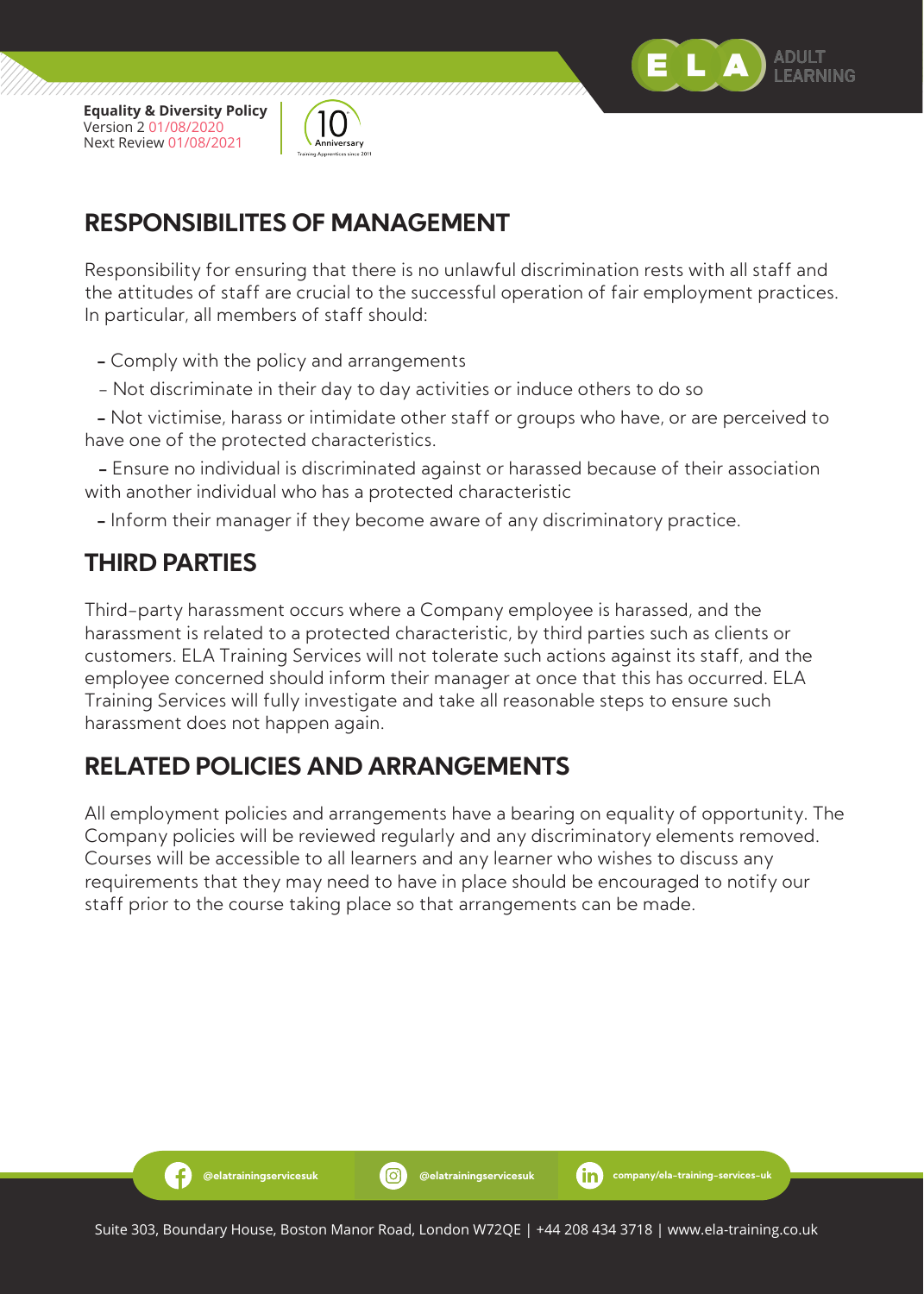



# **RIGHTS OF DISABLED PEOPLE**

The Company attaches particular importance to the needs of disabled people. Under the terms of this policy, managers are required to:

- Make reasonable adjustment to maintain the services of an employee who becomes disabled, for example, training, and the provision of special equipment, reduced working hours. (NB: managers are expected to seek advice on the availability of advice and guidance from external agencies to maintain disabled people in employment)

- Include disabled people in training/development programmes

- Give full and proper consideration to disabled people who apply for jobs, having regard to making reasonable adjustments for their particular aptitudes and abilities to allow them to be able to do the job.

# **EQUALITY TRAINING**

A series of regular briefing sessions will be held for staff on equality issues. These will be repeated as necessary. Equality information is also included in induction programmes. Training will be provided for managers on this policy and the associated arrangements. All managers who have an involvement in the recruitment and selection process will receive specialist training.

# **GRIEVANCES/DISCIPLINE**

Employees have a right to pursue a complaint concerning discrimination or victimisation via the Company Grievance or Harassment Procedures.

Discrimination and victimisation will be treated as disciplinary offences and they will be dealt with under the Company Disciplinary Procedure.